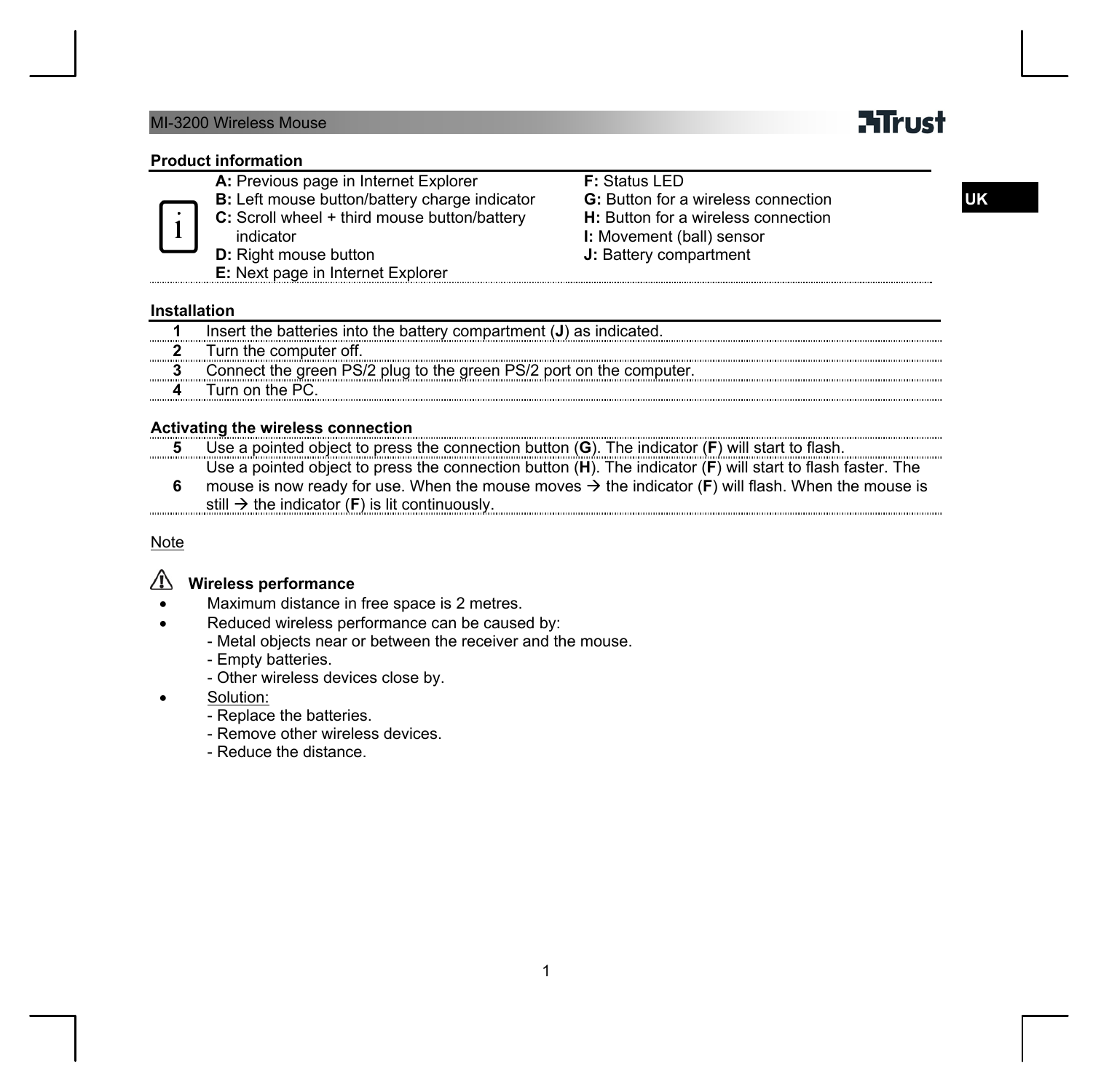#### MI-3200 Wireless Mouse

# **Mirust**

### **Batteries/charging**

- The battery indicator (**C**) on the mouse will be lit when the batteries are almost empty. Replace the **batteries**
- Keep the batteries out of the reach of small children.
- For the best performance, use rechargeable AAA NiMH batteries.
- Do not recharge the batteries provided and do not throw them onto a fire.
- Observe the local regulations when disposing of the batteries.

# **Troubleshooting**

- If the mouse arrow on the monitor cannot be operated, activate the wireless connection (see steps **5** and **6**).
- If the mouse cursor does not move smoothly, use a mouse mat or reduce the distance between the mouse and the receiver.

Go to [www.trust.com/12522](http://www.trust.com/12522) for up-to-date FAQs, drivers and instruction manuals.

## **Safety instructions**

- Never open or repair this device yourself.
- Do not use the device in a damp environment. Clean the device with a damp cloth.

# CE (D

• This device meets the essential requirements and other relevant conditions of the applicable European directives. The Declaration of Conformity (DoC) is available at [www.trust.com/12522/ce.](http://www.trust.com/12522/ce)

#### **Wireless**

- This wireless device works at a frequency of 27 MHz. It meets all the essential requirements and other relevant conditions of R&TTE Directive 1999/5/EC and can be used in the following countries: all EU countries. There are no limitations for the above-mentioned countries. Go to [www.trust.com/12522](http://www.trust.com/12522) for an updated list of the countries where the use of this device is permitted.
- There may be restrictions for the use of this device outside of the EU. If this device is used outside of the EU, check whether this device meets the local regulations. Frequency:  $27.045 \approx 27.095$ MHz; Bandwidth: approx. 4.5 kHz; Power: 0.01 mW.
- Be careful when using wireless devices if you have a pacemaker or are dependent on other lifesaving, sensitive electronic equipment, because this product transmits radio signals.